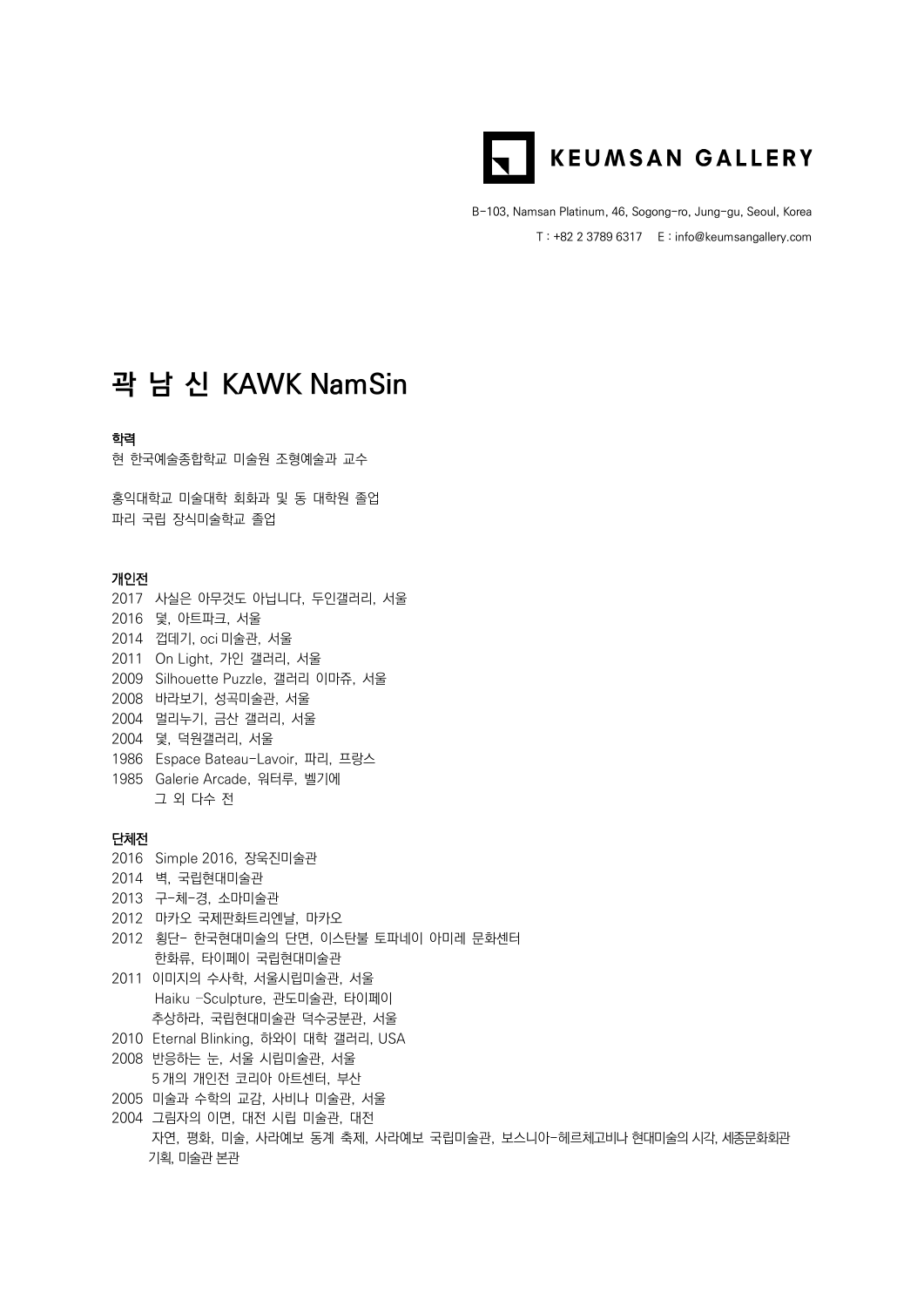2003 Crossing 2003 Korea, East-WestCenterGallery, USA 그 외 다수 전

### 수상내역

2012 마카오 국제 판화 트리엔날, 대상 2000 크라코프 국제 판화비엔날레, 특별상

### 주요 소장

국립 현대미술관, 서울 / 대영 박물관, 런던, 영국 / 타이페이 관두미술관, 타이페이, 대만 / 서울 시립미술관, 서울 / 대전 시립 미술관, 대전 / 경기도 미술관, 경기도성곡 미술관 /서울 OCI 미술관, 서울 / 제주 도립미술관, 제주 / 경남도립미술관, 창원 / 홍익대학교 미술관, 서울 / 소마 미술관, 서울 / 수원 대학교 미술관, 수원 / 필라델피아 프린트 센터, 필라델피아, 미국